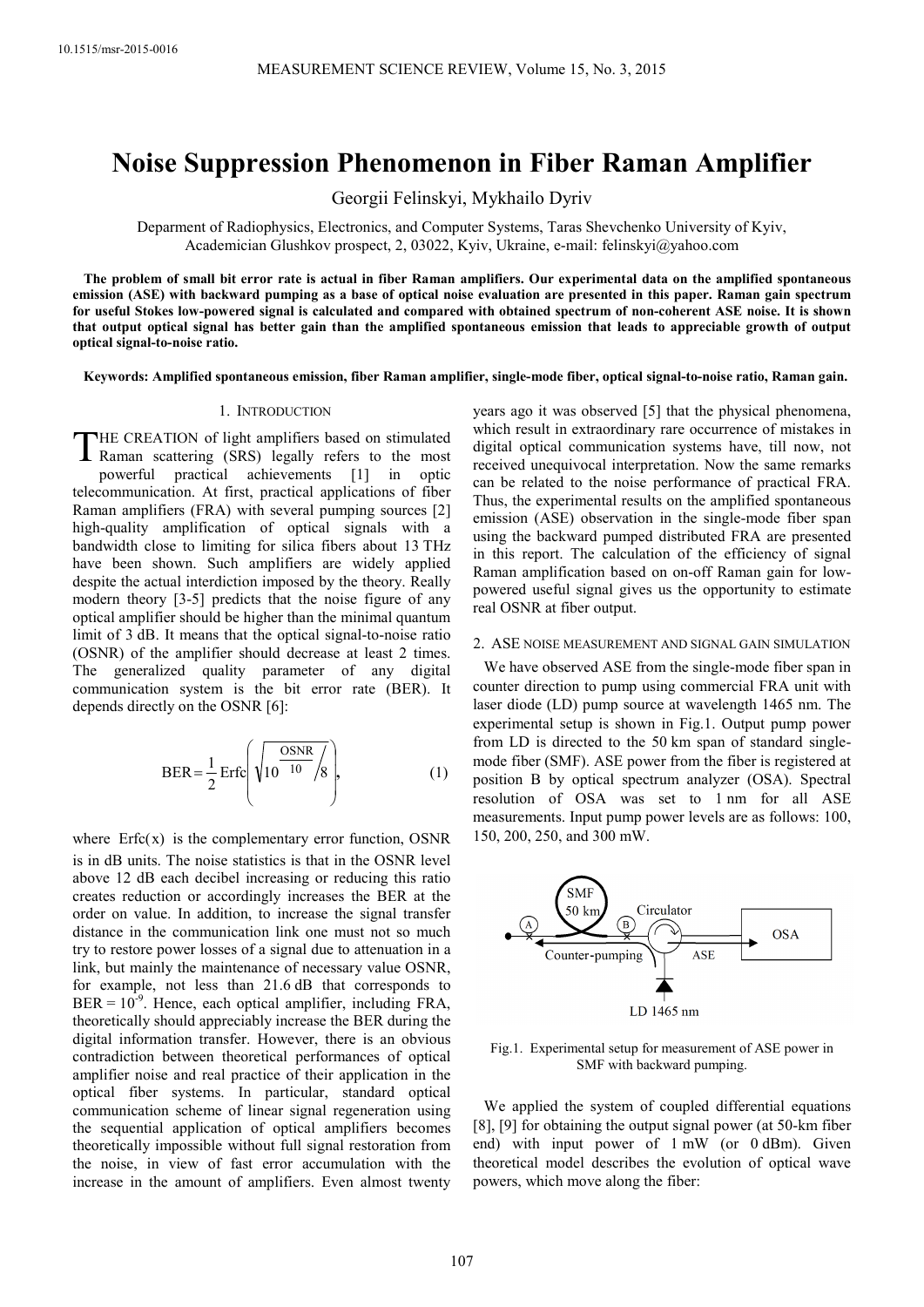$$
\begin{cases}\n\frac{dP_s(z)}{dz} = g_R(\omega)P_pP_s - \alpha_s(\omega)P_s \\
\frac{dP_p(z)}{dz} = \alpha_p(\omega)P_p\n\end{cases}
$$
\n(2)

where  $g_R(\omega)$  is a Raman gain profile in frequency domain normalized on effective fiber area  $A_{eff}$ ;  $P_s$  and  $P_p$  are signal and backward pump powers, respectively;  $\alpha_s$  and  $\alpha_p$  are attenuation coefficients for signal and pump waves, respectively; z is the coordinate along the fiber axis. As the signal power is small enough for  $P_s \ll \alpha_p / g_R(\omega)$ , then we can also ignore the pump depletion in our calculation.

## 3. RESULTS AND DISCUSSION

Obtained ASE spectra are shown in Fig.2. for  $\lambda_p$  = 1465 nm. The general view of the spectra submitted in Fig.1. has strongly pronounced features in a qualitative interpretation of the well-known spectrum of spontaneous Raman scattering (SpRS) of light in the silica fibers. It looks like a non-uniform continuum in Stokes frequency shifts range from 0 THz up to 27 THz.



Fig.2. Absolute Stokes ASE power generated by one LD  $\lambda_p =$ 1465 nm in backward pumped FRA with terahertz bandwidth.

The main difference between spontaneous Raman spectrum and stimulated Raman spectral profile is shown as the raised intensity of frequency components with small Stokes shifts approximately up to 6 THz (see in Fig.3.). Distinction of spontaneous and stimulated Raman spectra is directly described by the quantum dynamic equation [7]. In this equation the term corresponding to spontaneous Raman scattering contains the phonon density factor  $n_R(\omega) + 1$ , which considerably exceeds unit at  $T = 300K$  in the

frequency region less than 6 THz and it infinitely grows when the frequency aspires to zero. Stimulated Raman scattering (StRS) effect forms the Raman gain profile as zero Kelvin scattering cross section, which is pointed by dotted line in Fig.3.



Fig.3. Normalized Stokes ASE power generated by one LD  $\lambda_p$  = 1465 nm in backward pumped FRA. Normalized curves show the trend of ASE distribution to measured Raman gain profile [1] (dotted line) when the pump power is increased.

Alternatively, spontaneous Raman scattering StRS does not depend on phonon density states and it accordingly does not depend on temperature. This fact defines the difference of observable Raman gain spectrum from the measured spontaneous Raman spectrum and explains the trend of ASE distribution to Raman gain profile when the pump power increases, as one can see in Fig.3.

Another feature of spontaneous Raman scattering is a linear process by its nature and it does not depend on pump intensity. Because spontaneous Raman cross section remains constant for each studied material, the dotted lines in Fig.4. correspond to spontaneous ASE powers as function of pump power.

One can see in Fig.4. that the power gain of spontaneous optical noise in single-mode silica fiber is in the limits bounded by enough small values. Raman quantum efficiency grows no more than ~45 % and it corresponds to the increase of on-off Raman gain only on approximately 2.5 dB when the pump powers are varied 3 times, i.e. from 100 mW up to 300 mW. It is possible to explain such situation from the physical point of view as follows. Rather weak ASE generation in the studied pump power range results from no coherence of the Stokes photons arising at non-elastic scattering of pump photons on huge amount of molecular phonon vibrations with different frequencies. Therefore, Stokes radiation in addition to its random phase distribution appears as distributed in a very wide frequency diapason. Both these circumstances obstruct the automatic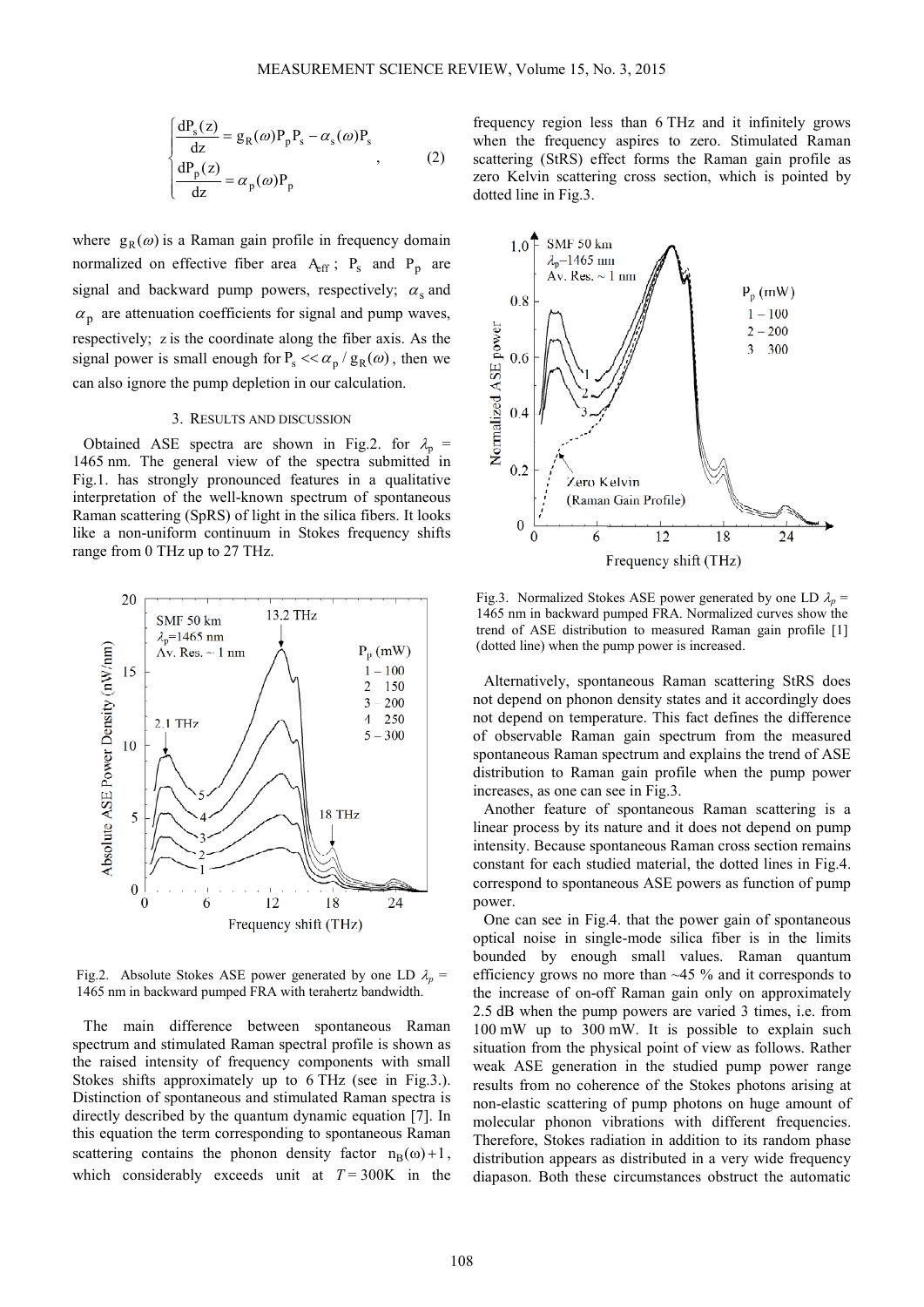establishing of the phase matching conditions necessary for coherent accumulation of Stokes radiation which would give Raman gain. In other words, Raman interaction in the core of the silica based optical fiber results in the "spreading" of pump power along the wide spectrum of Stokes frequencies.



Fig.4. Stokes ASE power as function of pump power for several peaks in experimental spectra in Fig.2. (solid dots). Right hand diagram shows that the Raman gain values are only decimal parts in comparison with spontaneous scattering peaks.

The creation probability of the in-phase Stokes photons with equal frequencies inversely depends on Raman radiation bandwidth as it means that available pump power is insufficient for effective Raman noise generation. In result, spectral power distribution of ASE observable by us looks more like the spontaneous Raman scattering instead of StRS.

It should be noted that presented results are received without optical signals in studied single-mode fiber piece. At signal presence, the coherent signal power with spectral density considerably higher than the Stokes noise density starts the concurrence for possession of the pump power during the StRS process. Therefore, the ASE gain coefficients measured by us in the single-mode silica fiber have the greatest possible quantities, and noise power of real FRA cannot exceed the absolute values shown in Fig.2.

The contribution of SpRS to signal power is negligible in the case of signal amplification with counter pumping, consequently output signal power keeps the same and reaches output values almost from 78 to 93 µW within wavelength range 1520-1620 nm or in diapason of S+C+L telecommunication window when pumping is off. It means that the ratio of signal (ASE) power from "mixture" of SpRS-StRS to signal (ASE) power just from SpRS is a parameter of the Raman on-off gain. At the presence of pumping the output signal power becomes almost twice as good owing to StRS interaction between pump and signal waves when input backward pump power equals 100 mW. We made our calculation for investigated signal wavelength 1566 nm, because it enters into the range of least optical losses for given type of fiber. We used experimental results



for ASE also at wavelength 1566 nm. All wavelength spectra of on-off Raman gain within total telecom S+C+L-

Fig.5. Calculated on-off Raman gain spectra of coherent Stokes signal (solid line) and non-coherent Stokes noise (dashed line) at pumping of 300 mW.

So, on-off Raman gain for signal 1566 nm is 8.26 dB, whereas ASE gain does not exceed 2.54 dB at input pump power 300 mW. These data values are maximal in the range of 1520-1620 nm. Efficiency of signal amplification in comparison with ASE amplification is also proved by significant OSNR. For example, OSNR at fiber output equals 45.8 dB with input pump power 300 mW. The real output OSNR must be higher than the calculated one of 45.8 dB, because ASE noise becomes maximal at signal absence and reduces at signal presence in optical fiber. Moreover, ASE noise practically does not have any effect on signal power magnitude. Thus, according to quantum limitation of noise figure [3-5] the input OSNR must be more than 91.6 dB, which is not carried out practically. Therefore, it means that noise figure is essentially below the established limit of 3 dB.

It is evident that the profile of on-off Raman gain spectrum repeats the shape of Raman gain efficiency coefficient  $g_R(\omega)$  as much as the gain exponentially depends on input pump power, on coefficient  $g_R(\omega)$  for the case of single signal and pump waves [8]. The Raman gain spectrum of ASE is smoother. It is caused by the equivalence of SpRS and StRS processes for the influence on output ASE power. In the case of signal amplification the influence of StRS on output signal power is several times greater than the effect of SpRS. However, the Raman gain of ASE predominates the signal Raman gain at wavelength above the value of 1610 nm. It is explained by increasing of signal attenuation coefficient and increasing of Raman effect threshold, respectively [10]: optical losses substantially exceed signal Raman amplification at pumping of 300 mW. In particular, output power of signal at wavelength 1620 nm with input backward pumping of 300 mW equals signal output power at 1566 nm when the pumping is off and it is more than 10 times lower than input signal power.